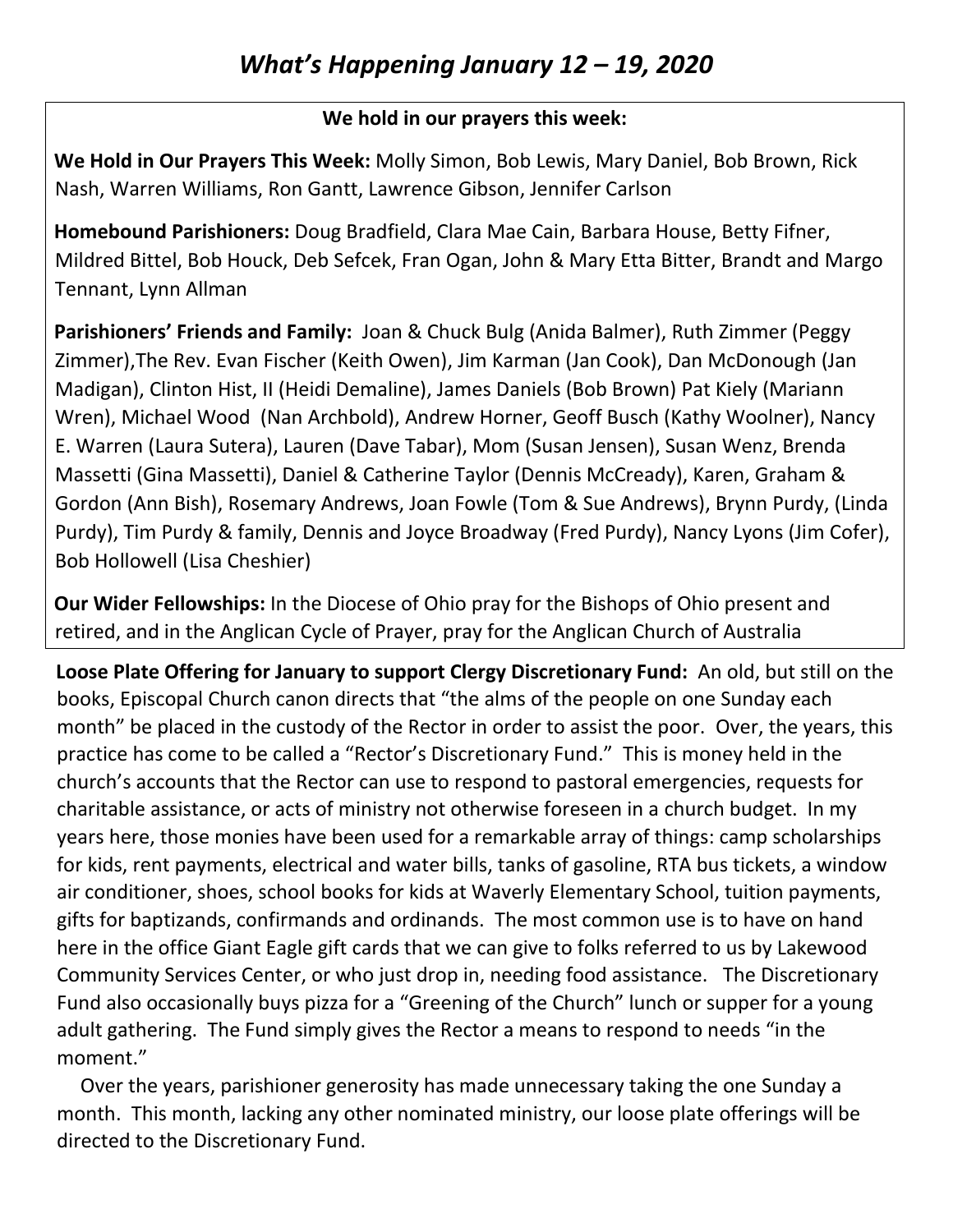**"God Land" – Discussing Politics in the Church:** Our Adult Forum will resume again today, January 12, at 9:00 a.m. in the Undercroft Lounge.

 In his November address to Diocesan Convention, Bishop Hollingsworth challenged us to find the courage, discipline and faith to make our congregations spaces in which "politics" can be discussed respectfully and intelligently. To that end, the Adult Forum from now until Holy Week will try to be such a space.

 We will begin by reading together the recent book "God Land: A Story of Faith, Loss and Renewal in Middle America," by Lyz Lenz, and this will occupy us for four Sundays. We will then spend six Sundays discussing some of the deeply polarizing political issues of our day. The group will have the option of continuing after Easter.

 A significant part of our experience will be learning a process of group discussion that privileges deep listening. We WILL NOT debate issues in the fashion we usually envision as "debate." We will not, at the end of each session, vote on "who won or lost." The goal will be to leave the sessions, and the entire program, as fully committed to our political beliefs as were at the beginning, but nevertheless still in fellowship with those with whom we disagree. Wherever you sit on the political spectrum, especially if you sit at one or the other extreme, please take up this critical discipline at this critical time.

**Acolytes, Readers and Chalicers:** We are looking for new recruits for these important Sunday morning ministries for both services.

 **Acolytes** can be adults or young people, males and females. You can volunteer for the 8 or 10 service, or both. The requirements are that you be 50" tall and at least 11 years old. Typically, you are scheduled to serve about one Sunday each month. A training session for new acolytes will take place on Sunday, January 19<sup>th</sup>, immediately after the 10:00 service. 8 o'clock volunteers will be trained privately at a convenient time.

 **Readers** are scheduled to read the appointed Scriptures or lead the Prayers of the People. You are typically scheduled about once every 4-6 weeks.

 **Chalicers** administer the chalice at communion. Chalicers are usually scheduled about once every 4 weeks.

Please contact Keith if you are interested in sharing in one or more of these ministries.

**Chancel Guild:** The Chancel Guild will be holding its Winter Brunch on Saturday, January 18th from 11:00 a.m. to 12:30 p.m. in the Chapel of St. Peter's. The new schedule for 2020 will be available at that time and a short "housekeeping" meeting will follow.

 Anyone interested in joining Chancel Guild or finding out more about this ministry is welcome to attend. Please RSVP to your Team Leader or by calling Cathe Step at 216-221- 6081.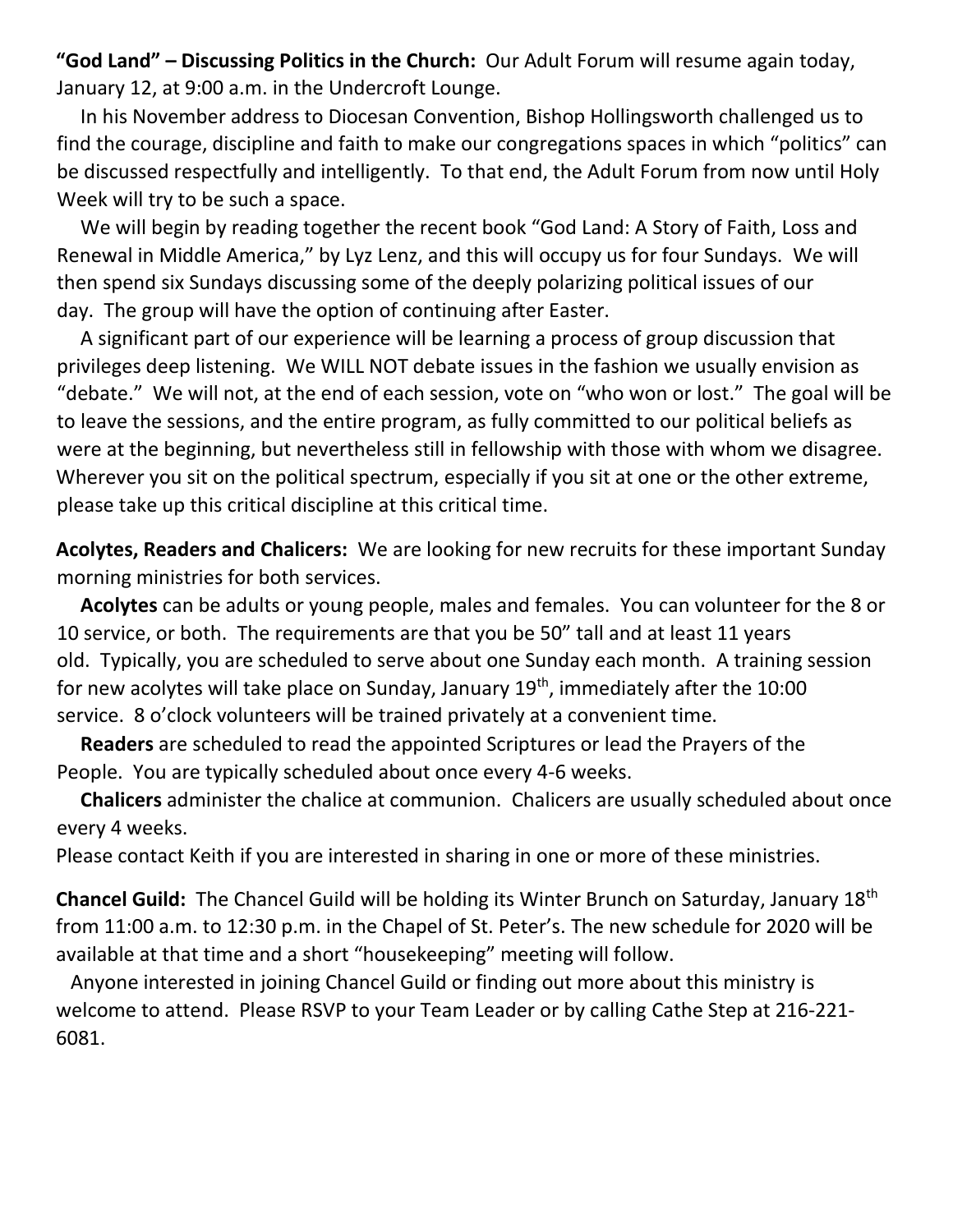

**Dewey's Super Bowl Pizza:** The Youth will be selling Dewey's Pizzas for our Dewey's Super Bowl Pizza Fundraiser to support our Summer Mission Trip. Dewey's has promised us a great pizza. These delicious pizzas will be perfect to have at home to watch the game or to take to your Super Bowl Party. Order forms are available in the church office, the back of the church and in some Sunday bulletins. **Pizzas will be half-baked** and freshly made to order. They will be available for pick-up on Sunday, February 2<sup>nd</sup> after each service.

Dewey's has agreed to a maximum of 45 pizzas, so don't miss out on yours, order today!

**St. Cecilia's Guild** will meet at church on Wednesday, January 15 for a surprise presentation by Rev. Keith Owen. Keith is treating the Guild to lunch. Please RSVP to Lorna Jordan by Wednesday, January 8 so we have an accurate count for lunch. For more information contact Lorna Jordan 440-455-1603 or [ljcookie1@gmail.com.](mailto:ljcookie1@gmail.com)





**Directory Updates… Last Chance to update before this year's printing!!!**  Please contact the office with any address and phone changes. We try very hard to have the correct contact information for everyone in the parish. So, if you have a change to the Parish Directory, i.e. address, phone number, mobile phone, etc… or would like to add a birth date or anniversary date to our data base, please email the office at

[office@stpeterslakewood.org](mailto:office@stpeterslakewood.org) or call 216-226-1772. Parish Directories are distributed at the Annual Meeting in January. Thank you for your assistance with this project.

**Offering Envelopes:** If you requested offering envelopes for 2020, they are on the table at the back of the church. Please call or e-mail the office via 216-226-1772 or [office@stpeterslakewood.org](mailto:office@stpeterslakewood.org) if you would still like to order envelopes. Also, remember to *discard* all your old envelopes. Each year many envelope numbers change, making the 2019 and previous years envelopes invalid.



**Coffee Hour / Fellowship:** The response to our coffee hour approach has been wonderful! Lots of food and fellowship. "Hosts" in the coming weeks are: **January 12 -** Sue and Tom Andrews -Verger, John & Monica Opdycke, Naomi Opdycke, Matt & Ellen Ospelt, Keith & Monica Owen, Charlotte Patrick; **January 19 -** Tina Uible -Verger, Nat & Liz Pendalton, Claire Perrin, Jessica Philpott, Bob Potts, John & Marci Rich; **January 26 -** Parish Annual Meeting; No Coffee Hour.